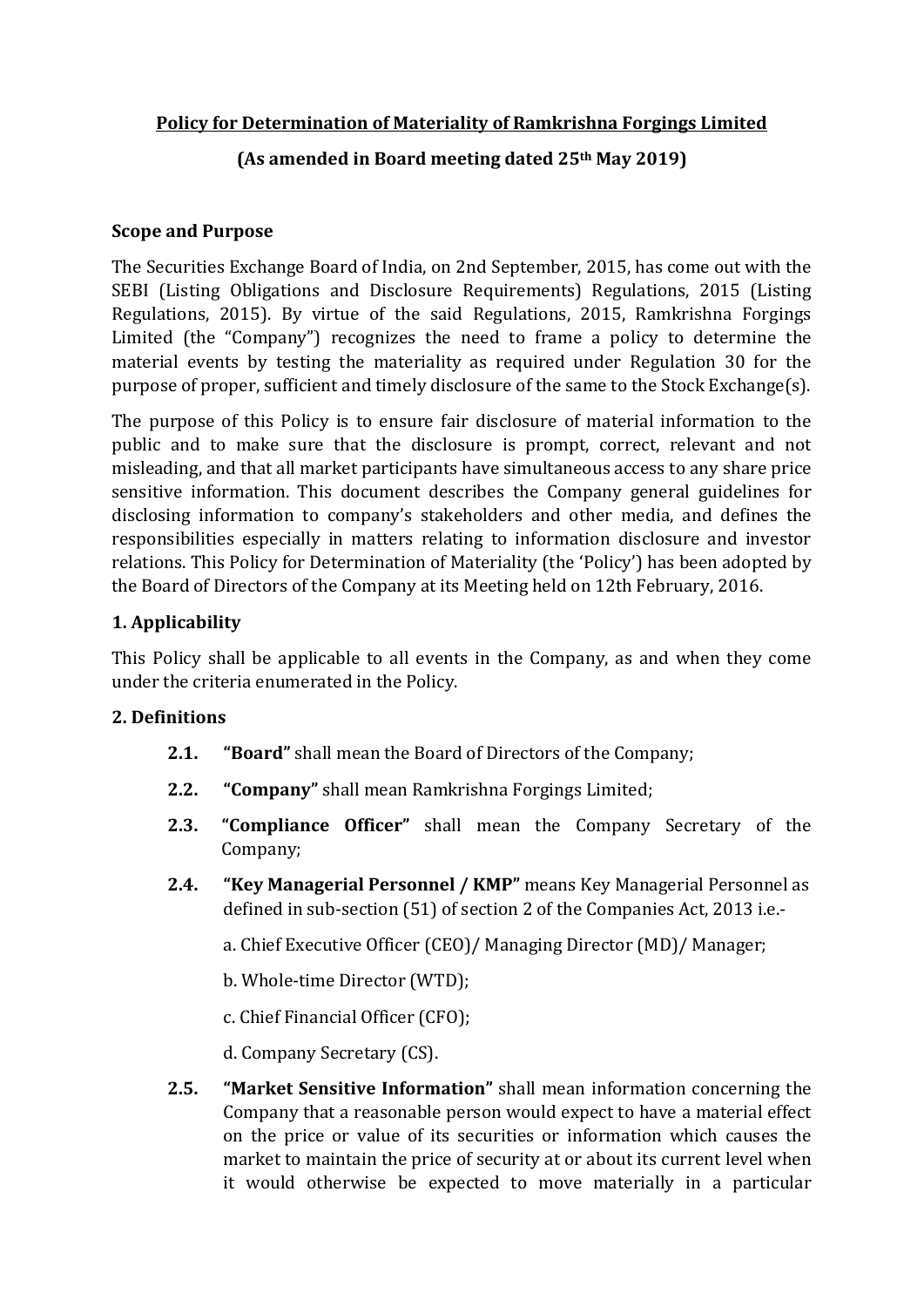direction, given price movements in the market generally or in the Company's sector.

- **2.6. "Officer"** means as assigned to the term in clause (59) of Section 2 of the Companies Act, 2013 and shall include Promoters of the Company.
- **2.7 "Listing Regulations 2015"** mean SEBI (Listing Obligations & Disclosure Requirements) Regulations 2015, as amended from time to time.

# **3. Policy**

**A.** Unless otherwise decided by the Board, the Chief Financial Officer and the Company Secretary shall be authorized for the purpose of determining materiality of an event or information and for making disclosures to the stock exchange.

The contact details of the KMPs so designated shall be disclosed to the stock exchange and also be placed on the Company's website.

- **B.** Certain information would be per se Material Information as per Para A of Part A of Schedule III of the Listing Regulations, 2015 as amended from time to time.
- **C**. Besides per se Material Information, an event / information as mentioned in Para B, C & D of Schedule III of the Listing Regulations 2015 as amended from time to time would be deemed as Material Information under following circumstances:
	- i. Where the event/information impacts sales, if is likely to have an impact of 10 (Ten) % or more on the gross turnover as per the last consolidated accounts of the Company;
	- ii. Where the event/information impacts Profit Before Tax (PBT), if is likely to have an impact of 10 (Ten) % or more on the PBT of the Company as per the last consolidated accounts of the Company;
	- iii. Where the event/information impacts Assets or liabilities, if is likely to have an impact of 10 (Ten) % or more on Net-worth of Company as per the last consolidated accounts of the Company;

An illustrative list of the events to which the guidelines at clause 3 C above would be applied shall be as per Para B, C and D of Part A of Schedule III of the Listing Regulations, 2015.

### **4. Interpretation**

In any circumstance where the terms of this policy differ from any existing or newly enacted law, rule, regulation or standard governing the Company, the law, rule, regulation or standard will take precedence over these policies and procedures until such time as this policy is changed to conform to the law, rule, regulation or standard.